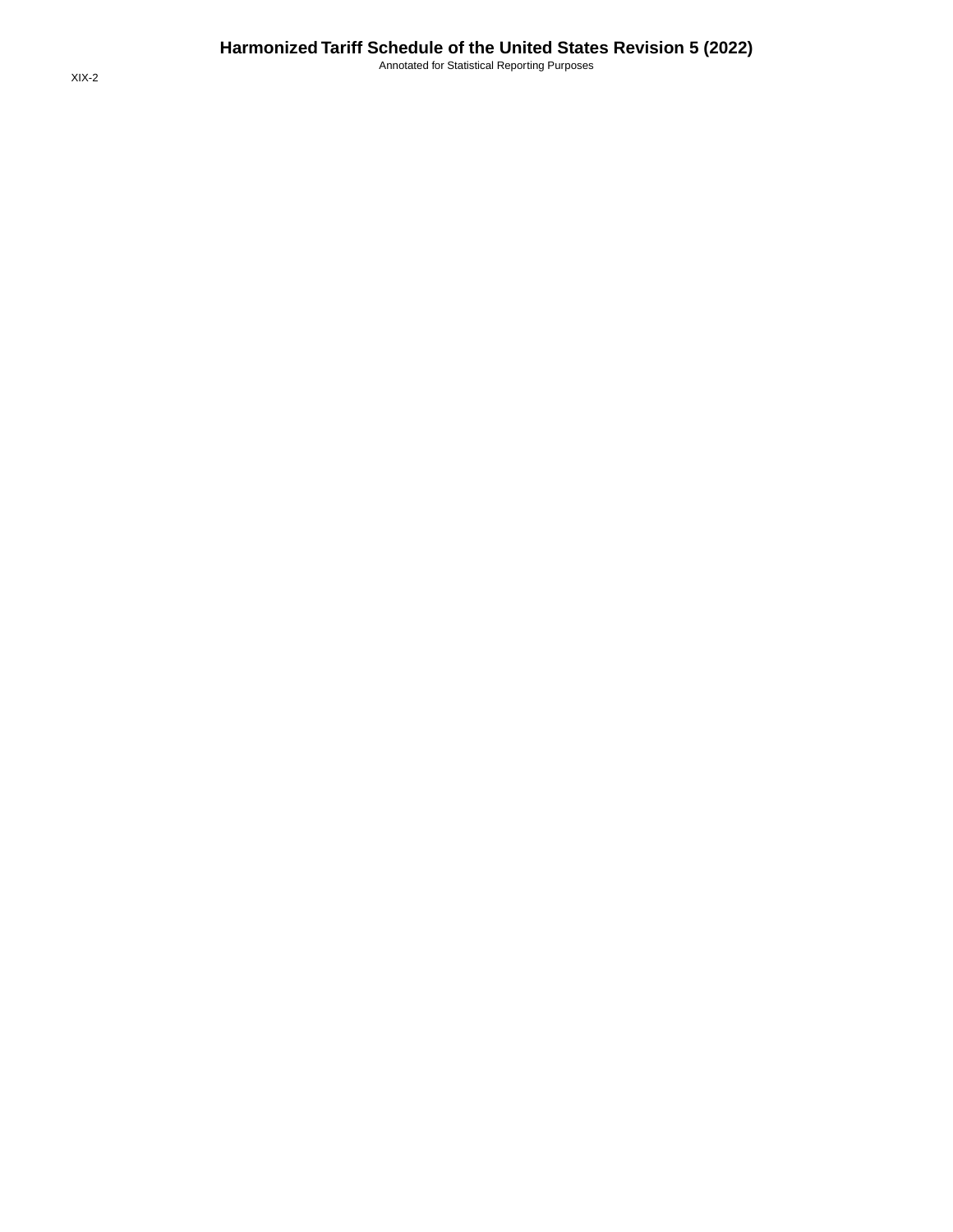Annotated for Statistical Reporting Purposes

### CHAPTER 93

### ARMS AND AMMUNITION; PARTS AND ACCESSORIES THEREOF

### **Notes**

XIX 93-1

- 1. This chapter does not cover:
	- (a) Goods of chapter 36 (for example, percussion caps, detonators, signaling flares);
	- (b) Parts of general use, as defined in note 2 to section XV, of base metal (section XV), or similar goods of plastics (chapter 39);
	- (c) Armored fighting vehicles (heading 8710);
	- (d) Telescopic sights or other optical devices suitable for use with arms, unless mounted on a firearm or entered with the firearm on which they are designed to be mounted (chapter 90);
	- (e) Bows, arrows, fencing foils or toys (chapter 95); or
	- (f) Collectors' pieces or antiques (heading 9705 or 9706).
- 2. In heading 9306, the reference to "parts thereof" does not include radio or radar apparatus of heading 8526.

#### **Statistical Note**

1. The calculation of duties, under subheadings 9301.90.30, 9303.30.40 and 9303.30.80, for rifles imported either with telescopic sights mounted on them or with telescopic sights designed to be mounted on them, requires that these articles be constructively separated into their component parts and each component separately valued. The individual components shall be separately reported under the appropriate statistical suffixes. In each instance, the sum of the values of the individual components shall be equal to the total value of the article.

#### Compiler's Note

The provisions of subchapter II of Chapter 99 (Miscellaneous Tariff Bills or MTBs), the provisions of the Generalized System of Preferences (GSP) found in General Note 4 and most product exclusions from the additional tariffs on products of China in subchapter III of Chapter 99 expired on December 31, 2020. However, no endnotes or footnotes relating to these provisions have been deleted as of the issue date of this edition.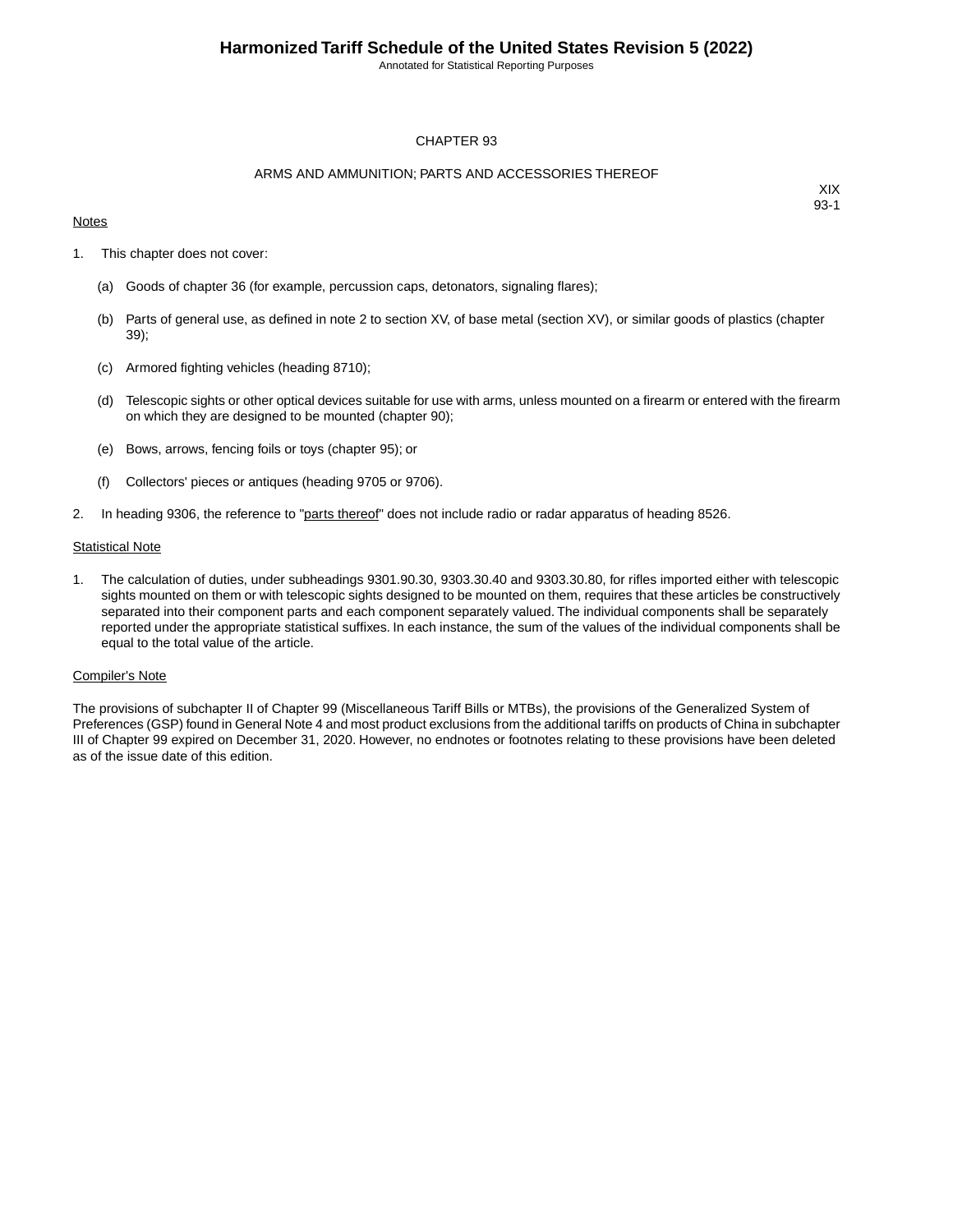Annotated for Statistical Reporting Purposes

| Heading/      | Stat.       |                                                              | Unit     |                      |                                                               |                |
|---------------|-------------|--------------------------------------------------------------|----------|----------------------|---------------------------------------------------------------|----------------|
| Subheading    | Suf-<br>fix | Article Description                                          | of       |                      | 1                                                             | $\overline{2}$ |
| 9301          |             | Military weapons, other than revolvers, pistols and the arms | Quantity | General              | Special                                                       |                |
|               |             | of heading 9307:                                             |          |                      |                                                               |                |
| 9301.10.00    |             | Artillery weapons (for example, guns, howitzers and          |          |                      |                                                               |                |
|               |             |                                                              | .        | Free <sup>1/</sup>   |                                                               | 27.5%          |
|               | 10          |                                                              |          |                      |                                                               |                |
|               | 80          |                                                              | No.      |                      |                                                               |                |
| 9301.20.00 00 |             | Rocket launchers; flame-throwers; grenade launchers;         |          |                      |                                                               |                |
|               |             |                                                              |          |                      |                                                               | 27.5%          |
| 9301.90       |             | Other:                                                       |          |                      |                                                               |                |
| 9301.90.30    |             |                                                              | .        | 4.7% on the          | Free (A, AU, BH, CL, 65%                                      |                |
|               |             |                                                              |          | value of the rifle   | CO, D, E, IL, JO,                                             |                |
|               |             |                                                              |          | $+20\%$ on the       | KR, MA, OM, P,                                                |                |
|               |             |                                                              |          | value of the         | PA, PE, S, SG)                                                |                |
|               |             |                                                              |          | telescopic sight,    |                                                               |                |
|               |             |                                                              |          | if any $\frac{1}{2}$ |                                                               |                |
|               | 10          |                                                              |          |                      |                                                               |                |
|               | 20          |                                                              |          |                      |                                                               |                |
| 9301.90.60 00 |             |                                                              |          |                      | Free (A, AU, BH, CL, 65%                                      |                |
|               |             |                                                              |          |                      | CO, D, E, IL, JO,                                             |                |
|               |             |                                                              |          |                      | KR, MA, OM, P,                                                |                |
|               |             |                                                              |          |                      | PA, PE, S, SG)                                                |                |
| 9301.90.90    |             |                                                              |          | Free <sup>1/</sup>   |                                                               | 27.5%          |
|               | 30          |                                                              |          |                      |                                                               |                |
|               | 90          |                                                              |          |                      |                                                               |                |
| 9302.00.00    |             | Revolvers and pistols, other than those of heading 9303 or   |          |                      |                                                               |                |
|               |             |                                                              |          |                      | 14¢ each + $3\%$ <sup><math>1/</math></sup> Free (A+, AU, BH, | $$3.50$ each + |
|               |             |                                                              |          |                      | CL, CO, D, E, IL,                                             | 55%            |
|               |             |                                                              |          |                      | JO, KR, MA, OM,                                               |                |
|               |             |                                                              |          |                      | P, PA, PE, S, SG)                                             |                |
|               | 20          |                                                              |          |                      |                                                               |                |
|               | 40          |                                                              |          |                      |                                                               |                |
|               | 90          |                                                              |          |                      |                                                               |                |
|               |             |                                                              |          |                      |                                                               |                |
|               |             |                                                              |          |                      |                                                               |                |
|               |             |                                                              |          |                      |                                                               |                |
|               |             |                                                              |          |                      |                                                               |                |
|               |             |                                                              |          |                      |                                                               |                |
|               |             |                                                              |          |                      |                                                               |                |
|               |             |                                                              |          |                      |                                                               |                |
|               |             |                                                              |          |                      |                                                               |                |
|               |             |                                                              |          |                      |                                                               |                |
|               |             |                                                              |          |                      |                                                               |                |
|               |             |                                                              |          |                      |                                                               |                |
|               |             |                                                              |          |                      |                                                               |                |
|               |             |                                                              |          |                      |                                                               |                |
|               |             |                                                              |          |                      |                                                               |                |
|               |             |                                                              |          |                      |                                                               |                |
|               |             |                                                              |          |                      |                                                               |                |
|               |             |                                                              |          |                      |                                                               |                |
|               |             |                                                              |          |                      |                                                               |                |
|               |             |                                                              |          |                      |                                                               |                |
|               |             |                                                              |          |                      |                                                               |                |
|               |             |                                                              |          |                      |                                                               |                |
|               |             |                                                              |          |                      |                                                               |                |
|               |             |                                                              |          |                      |                                                               |                |
|               |             |                                                              |          |                      |                                                               |                |
|               |             |                                                              |          |                      |                                                               |                |
|               |             |                                                              |          |                      |                                                               |                |
|               |             |                                                              |          |                      |                                                               |                |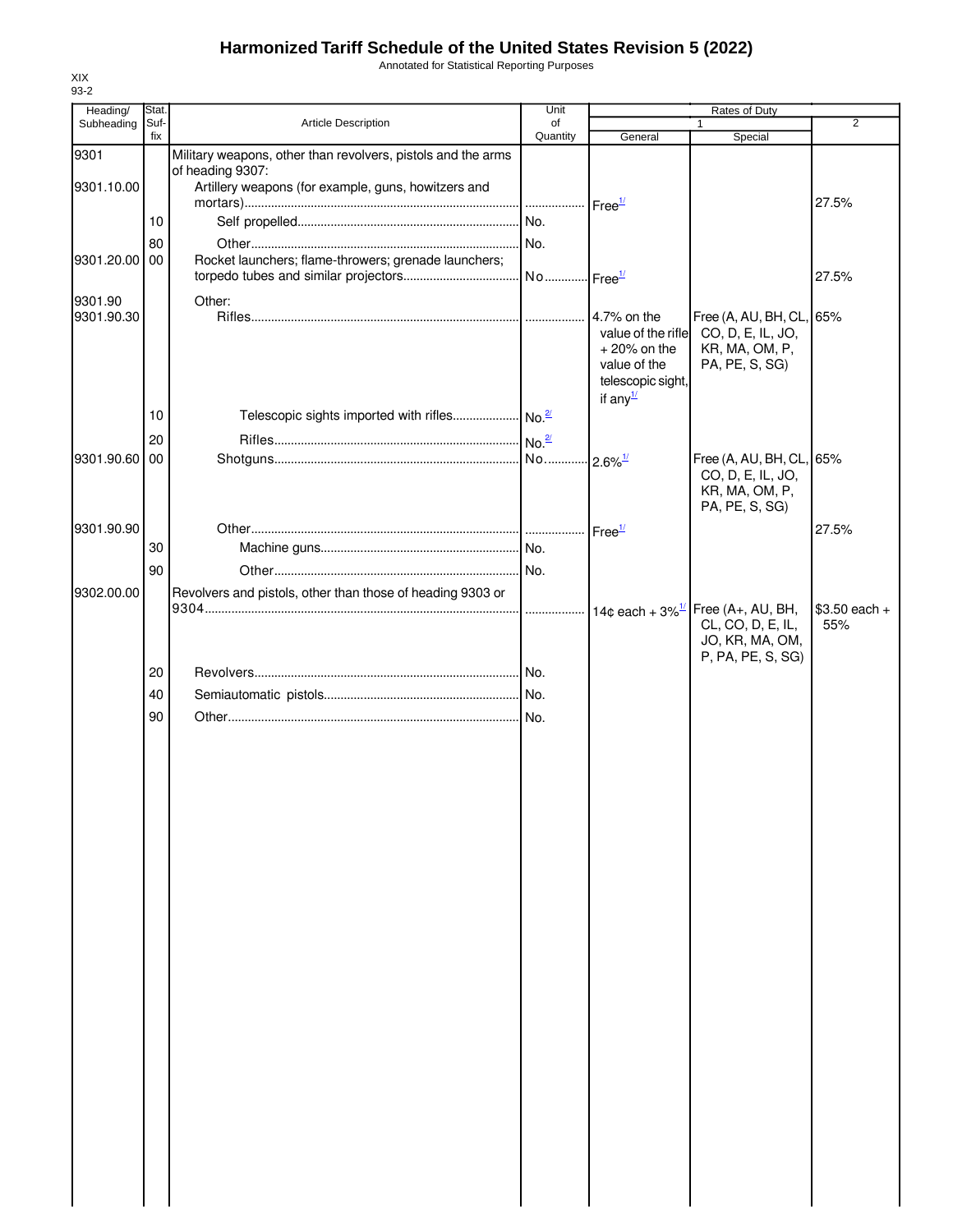Annotated for Statistical Reporting Purposes

| Heading/              | <b>Stat</b> |                                                                                                                                                                                                                                                                                                                                 | Unit                  |                                                                                                                    | Rates of Duty                                                                 |                |
|-----------------------|-------------|---------------------------------------------------------------------------------------------------------------------------------------------------------------------------------------------------------------------------------------------------------------------------------------------------------------------------------|-----------------------|--------------------------------------------------------------------------------------------------------------------|-------------------------------------------------------------------------------|----------------|
| Subheading            | Suf-<br>fix | <b>Article Description</b>                                                                                                                                                                                                                                                                                                      | of<br>Quantity        | General                                                                                                            | 1<br>Special                                                                  | $\overline{2}$ |
| 9303                  |             | Other firearms and similar devices which operate by the firing<br>of an explosive charge (for example, sporting shot- guns and<br>rifles, muzzle-loading firearms, Very pistols and other devices<br>designed to project only signal flares, pistols and revolvers for<br>firing blank ammunition, captive-bolt humane killers, |                       |                                                                                                                    |                                                                               |                |
| 9303.10.00            | 00          | line-throwing guns):                                                                                                                                                                                                                                                                                                            |                       |                                                                                                                    |                                                                               | Free           |
| 9303.20.00            |             | Other sporting, hunting or target-shooting shotguns,                                                                                                                                                                                                                                                                            |                       |                                                                                                                    | Free (A, AU, BH, CL,<br>CO, D, E, IL, JO,<br>KR, MA, OM, P,<br>PA, PE, S, SG) | 65%            |
|                       |             | Shotguns:                                                                                                                                                                                                                                                                                                                       |                       |                                                                                                                    |                                                                               |                |
|                       | 20          |                                                                                                                                                                                                                                                                                                                                 |                       |                                                                                                                    |                                                                               |                |
|                       | 30          |                                                                                                                                                                                                                                                                                                                                 |                       |                                                                                                                    |                                                                               |                |
|                       | 40          |                                                                                                                                                                                                                                                                                                                                 |                       |                                                                                                                    |                                                                               |                |
|                       | 65          |                                                                                                                                                                                                                                                                                                                                 |                       |                                                                                                                    |                                                                               |                |
|                       | 80          |                                                                                                                                                                                                                                                                                                                                 |                       |                                                                                                                    |                                                                               |                |
| 9303.30<br>9303.30.40 |             | Other sporting, hunting or target-shooting rifles:                                                                                                                                                                                                                                                                              |                       | value of the rifle<br>$+10\%$ on the<br>value of the<br>telescopic sight,<br>if any $\frac{1}{2}$                  | Free (A, AU, BH, CL,<br>CO, D, E, IL, JO,<br>KR, MA, OM, P,<br>PA, PE, S, SG) | 65%            |
|                       | 10          |                                                                                                                                                                                                                                                                                                                                 |                       |                                                                                                                    |                                                                               |                |
|                       |             | Rifles:                                                                                                                                                                                                                                                                                                                         |                       |                                                                                                                    |                                                                               |                |
|                       | 20          |                                                                                                                                                                                                                                                                                                                                 |                       |                                                                                                                    |                                                                               |                |
|                       | 30          |                                                                                                                                                                                                                                                                                                                                 |                       |                                                                                                                    |                                                                               |                |
| 9303.30.80            |             |                                                                                                                                                                                                                                                                                                                                 |                       | $3.1\%$ on the<br>value of the rifle<br>$+13%$ on the<br>value of the<br>telescopic sight,<br>if any $\frac{1}{2}$ | Free (A, AU, BH, CL,<br>CO, D, E, IL, JO,<br>KR, MA, OM, P,<br>PA, PE, S, SG) | 65%            |
|                       | 05          | Rifles:                                                                                                                                                                                                                                                                                                                         |                       |                                                                                                                    |                                                                               |                |
|                       | 10          | Centerfire:                                                                                                                                                                                                                                                                                                                     |                       |                                                                                                                    |                                                                               |                |
|                       |             | Bolt action:                                                                                                                                                                                                                                                                                                                    |                       |                                                                                                                    |                                                                               |                |
|                       | 12          |                                                                                                                                                                                                                                                                                                                                 |                       |                                                                                                                    |                                                                               |                |
|                       | 17          |                                                                                                                                                                                                                                                                                                                                 |                       |                                                                                                                    |                                                                               |                |
|                       | 25          |                                                                                                                                                                                                                                                                                                                                 |                       |                                                                                                                    |                                                                               |                |
|                       | 30          |                                                                                                                                                                                                                                                                                                                                 |                       |                                                                                                                    |                                                                               |                |
| 9303.90               |             | Other:                                                                                                                                                                                                                                                                                                                          |                       |                                                                                                                    |                                                                               |                |
| 9303.90.40            | 00          | Pistols and revolvers designed to fire only blank                                                                                                                                                                                                                                                                               |                       |                                                                                                                    | Free (A, AU, BH, CL,<br>CO, D, E, IL, JO,                                     | 105%           |
|                       |             |                                                                                                                                                                                                                                                                                                                                 |                       |                                                                                                                    | KR, MA, OM, P,<br>PA, PE, S, SG)                                              |                |
| 9303.90.80 00         |             |                                                                                                                                                                                                                                                                                                                                 | No Free <sup>1/</sup> |                                                                                                                    |                                                                               | 27.5%          |
|                       |             |                                                                                                                                                                                                                                                                                                                                 |                       |                                                                                                                    |                                                                               |                |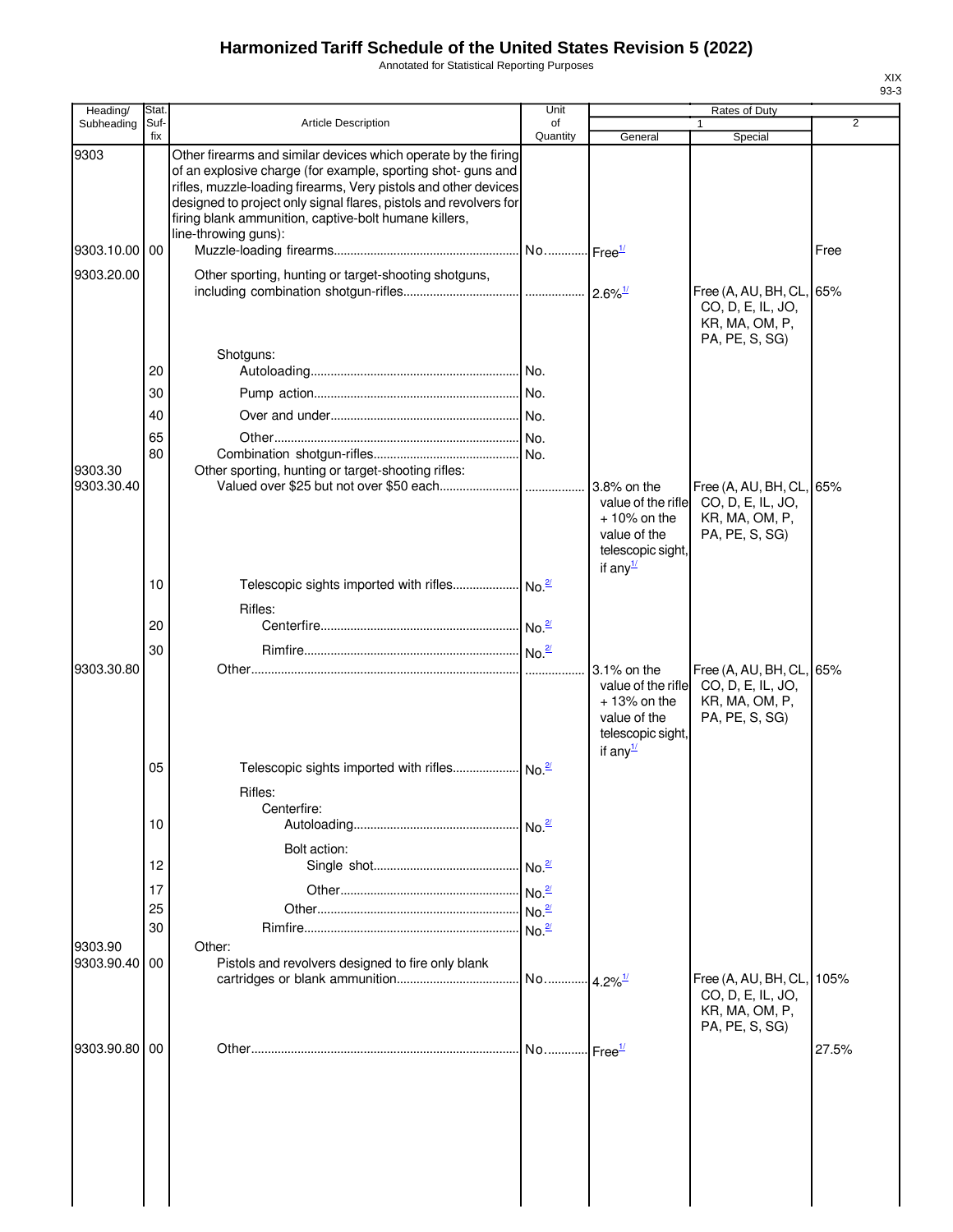Annotated for Statistical Reporting Purposes

| Heading/      | Stat.       |                                                                                                                                                                                                                                                                                        | Unit                       | Rates of Duty |                                                                                   |                |  |
|---------------|-------------|----------------------------------------------------------------------------------------------------------------------------------------------------------------------------------------------------------------------------------------------------------------------------------------|----------------------------|---------------|-----------------------------------------------------------------------------------|----------------|--|
| Subheading    | Suf-<br>fix | Article Description                                                                                                                                                                                                                                                                    | o <sub>f</sub><br>Quantity | General       | 1<br>Special                                                                      | $\overline{2}$ |  |
| 9304.00       |             | Other arms (for example, spring, air or gas guns and pistols,<br>truncheons), excluding those of heading 9307:<br>Pistols, rifles and other guns which eject missiles by<br>release of compressed air or gas, or by the release of a<br>spring mechanism or rubber held under tension: |                            |               |                                                                                   |                |  |
| 9304.00.20 00 |             |                                                                                                                                                                                                                                                                                        | No 3.9% <sup>1/</sup>      |               | Free (A, AU, BH, CL, 70%<br>CO, D, E, IL, JO,<br>KR, MA, OM, P,<br>PA, PE, S, SG) |                |  |
| 9304.00.40 00 |             |                                                                                                                                                                                                                                                                                        | No Free <sup>1/</sup>      |               |                                                                                   | 27.5%          |  |
| 9304.00.60 00 |             |                                                                                                                                                                                                                                                                                        | No 5.7% <sup>1/</sup>      |               | Free (A, AU, BH, CL, 45%<br>CO, D, E, IL, JO,<br>KR, MA, OM, P,<br>PA, PE, S, SG) |                |  |
|               |             |                                                                                                                                                                                                                                                                                        |                            |               |                                                                                   |                |  |
|               |             |                                                                                                                                                                                                                                                                                        |                            |               |                                                                                   |                |  |
|               |             |                                                                                                                                                                                                                                                                                        |                            |               |                                                                                   |                |  |
|               |             |                                                                                                                                                                                                                                                                                        |                            |               |                                                                                   |                |  |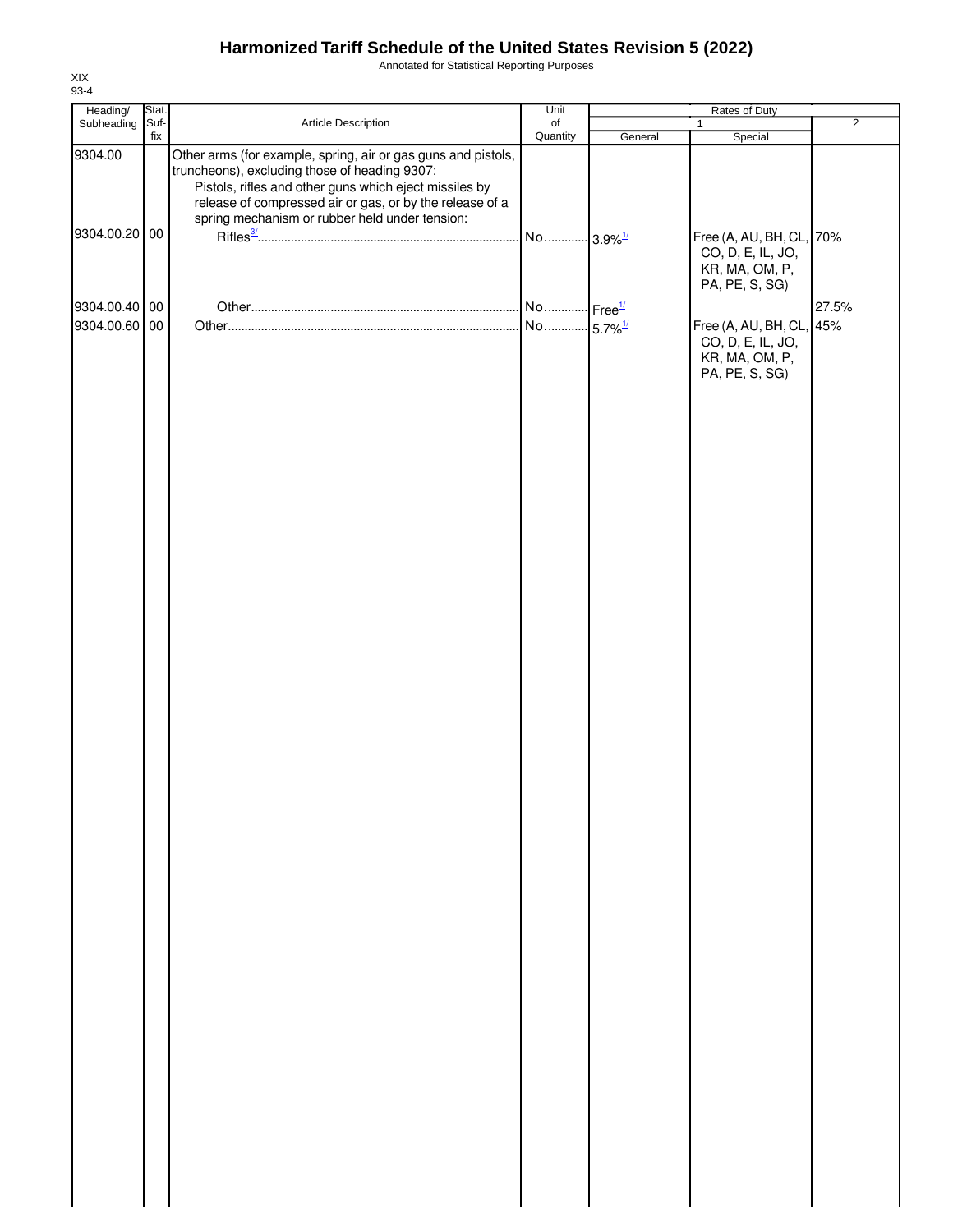Annotated for Statistical Reporting Purposes

| Heading/                 | Stat.       |                                                               | Unit                  | Rates of Duty |                                               |                |
|--------------------------|-------------|---------------------------------------------------------------|-----------------------|---------------|-----------------------------------------------|----------------|
| Subheading               | Suf-<br>fix | Article Description                                           | of<br>Quantity        | General       | 1<br>Special                                  | $\overline{2}$ |
| 9305                     |             | Parts and accessories of articles of headings 9301 to 9304:   |                       |               |                                               |                |
| 9305.10                  |             | Of revolvers or pistols:                                      |                       |               |                                               |                |
| 9305.10.20               |             |                                                               |                       |               | Free (A+, AU, BH,                             | 105%           |
|                          |             |                                                               |                       |               | CL, CO, D, E, IL,                             |                |
|                          |             |                                                               |                       |               | JO, KR, MA, OM,<br>P, PA, PE, S, SG)          |                |
|                          | 10          |                                                               |                       |               |                                               |                |
|                          | 80          |                                                               |                       |               |                                               |                |
|                          |             | Other:                                                        |                       |               |                                               |                |
| 9305.10.40               | 00          | Of revolvers or pistols designed to fire only blank           |                       |               |                                               |                |
|                          |             |                                                               |                       |               | Free (A, AU, BH, CL, 105%                     |                |
|                          |             |                                                               |                       |               | CO, D, E, IL, JO,<br>KR, MA, OM, P,           |                |
|                          |             |                                                               |                       |               | PA, PE, S, SG)                                |                |
| 9305.10.60 00            |             | Of muzzle-loading revolvers and pistols kg Free <sup>1/</sup> |                       |               |                                               | Free           |
|                          |             |                                                               |                       |               |                                               |                |
| 9305.10.80 00<br>9305.20 |             |                                                               |                       |               |                                               | 27.5%          |
| 9305.20.05 00            |             | Of shotguns or rifles of heading 9303:                        |                       |               | Free (A, AU, BH, CL, 69.5%                    |                |
|                          |             |                                                               |                       |               | CO, D, E, IL, JO,                             |                |
|                          |             |                                                               |                       |               | KR, MA, OM, P,                                |                |
|                          |             |                                                               |                       |               | PA, PE, S, SG)                                |                |
| 9305.20.80               |             |                                                               |                       |               |                                               | 73.5%          |
|                          |             | Shotgun barrels:                                              |                       |               |                                               |                |
|                          | 04          |                                                               |                       |               |                                               |                |
|                          | 08          |                                                               | No.                   |               |                                               |                |
|                          | 20          | Other parts of muzzle-loading shotguns or rifles kg           |                       |               |                                               |                |
|                          |             | Other:                                                        |                       |               |                                               |                |
|                          |             | Of shotguns, including shotgun-rifle<br>combinations:         |                       |               |                                               |                |
|                          | 31          |                                                               |                       |               |                                               |                |
|                          | 33          |                                                               |                       |               |                                               |                |
|                          | 60          |                                                               |                       |               |                                               |                |
|                          |             | Other:                                                        |                       |               |                                               |                |
| 9305.91<br>9305.91.10    | 00          | Of military weapons of heading 9301:                          |                       |               |                                               | 55%            |
|                          |             |                                                               |                       |               |                                               |                |
| 9305.91.20 00            |             |                                                               |                       |               |                                               | 55%            |
| 9305.91.30               |             |                                                               |                       |               |                                               | 27.5%          |
|                          | 10          |                                                               |                       |               |                                               |                |
|                          | 30          |                                                               |                       |               |                                               |                |
| 9305.99                  |             | Other:                                                        |                       |               |                                               |                |
| 9305.99.40               | 00          | Of articles of heading 9303 other than shotguns               |                       |               |                                               | 27.5%          |
|                          |             |                                                               |                       |               |                                               |                |
| 9305.99.50               |             | Of articles of subheading 9304.00.20 or                       |                       |               |                                               |                |
|                          |             |                                                               |                       |               | Free (A, AU, BH, CL, 70%<br>CO, D, E, IL, JO, |                |
|                          |             |                                                               |                       |               | KR, MA, OM, P,                                |                |
|                          |             |                                                               |                       |               | PA, PE, S, SG)                                |                |
|                          | 10          | Parts and accessories of paintball markers kg                 |                       |               |                                               |                |
|                          | 50          |                                                               | <b>kg</b>             |               |                                               |                |
| 9305.99.60               | 00          |                                                               | kg 2.9% <sup>1/</sup> |               | Free (A, AU, BH, CL, 45%<br>CO, D, E, IL, JO, |                |
|                          |             |                                                               |                       |               | KR, MA, OM, P,                                |                |
|                          |             |                                                               |                       |               | PA, PE, S, SG)                                |                |
|                          |             |                                                               |                       |               |                                               |                |
|                          |             |                                                               |                       |               |                                               |                |
|                          |             |                                                               |                       |               |                                               |                |
|                          |             |                                                               |                       |               |                                               |                |
|                          |             |                                                               |                       |               |                                               |                |
|                          |             |                                                               |                       |               |                                               |                |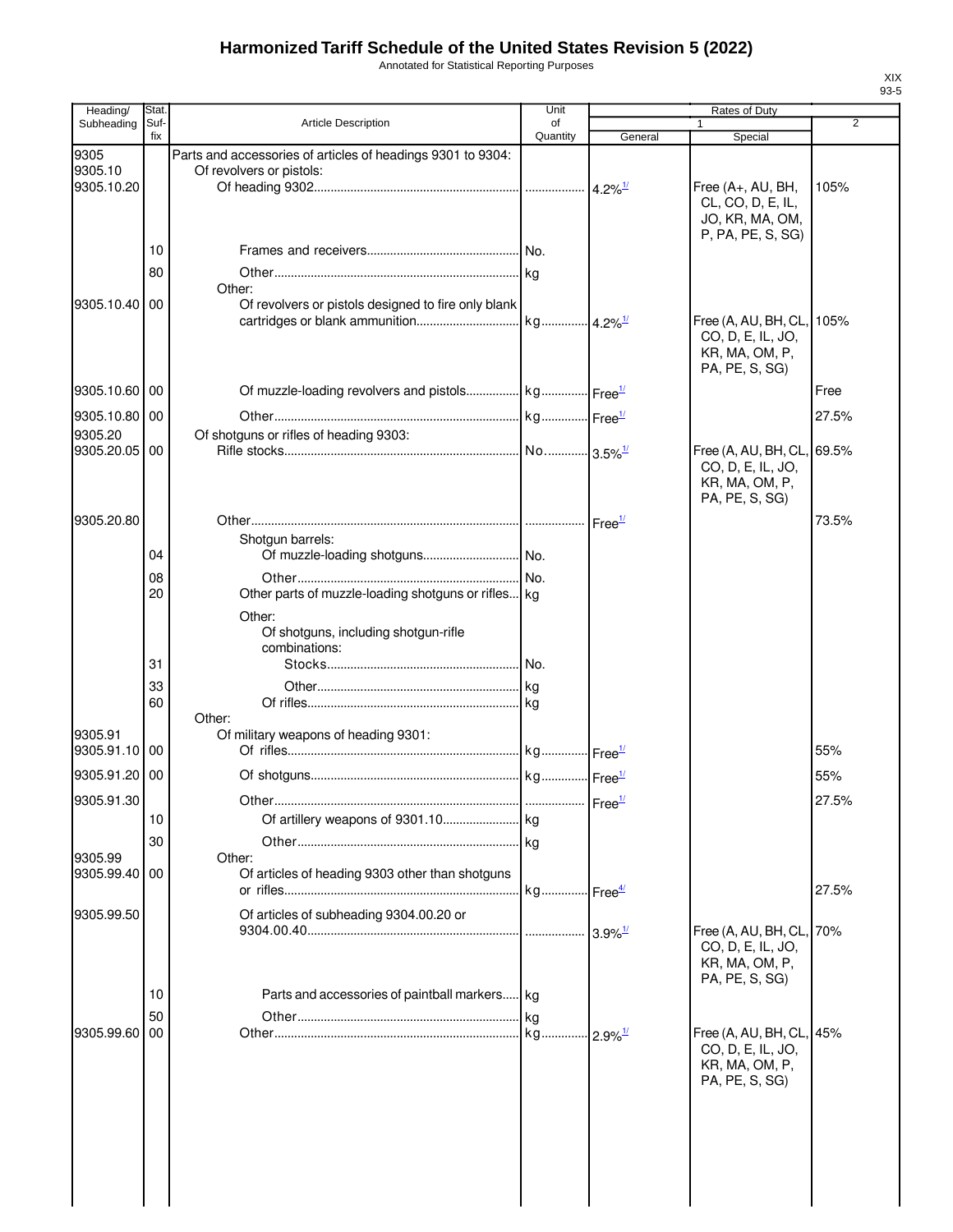Annotated for Statistical Reporting Purposes

| Heading/                 | Stat.    |                                                                                                                 | Unit                  |                      | Rates of Duty            |            |
|--------------------------|----------|-----------------------------------------------------------------------------------------------------------------|-----------------------|----------------------|--------------------------|------------|
| Subheading               | Suf-     | <b>Article Description</b>                                                                                      | of                    |                      |                          | 2          |
| 9306                     | fix      | Bombs, grenades, torpedoes, mines, missiles and similar                                                         | Quantity              | General              | Special                  |            |
|                          |          | munitions of war and parts thereof; cartridges and other                                                        |                       |                      |                          |            |
|                          |          | ammunition and projectiles and parts thereof, including shot<br>and cartridgewads:                              |                       |                      |                          |            |
|                          |          | Shotgun cartridges and parts thereof; air gun pellets:                                                          |                       |                      |                          |            |
| 9306.21.00               | 00       |                                                                                                                 | No Free <sup>1/</sup> |                      |                          | 30%        |
| 9306.29.00               | 00       |                                                                                                                 |                       |                      |                          | 45%        |
| 9306.30                  |          | Other cartridges and parts thereof:                                                                             |                       |                      |                          |            |
| 9306.30.41               |          |                                                                                                                 |                       |                      |                          | 30%        |
|                          |          | Cartridges containing a projectile:                                                                             |                       |                      |                          |            |
|                          |          | For rifles or pistols                                                                                           | .No.                  |                      |                          |            |
|                          | 10       |                                                                                                                 |                       |                      |                          |            |
|                          | 20<br>30 |                                                                                                                 | No.                   |                      |                          |            |
|                          | 38       | Cartridges for riveting or similar tools or for                                                                 |                       |                      |                          |            |
|                          |          | captive-bolt humane killers and parts thereof                                                                   | thousand              |                      |                          |            |
|                          |          | Empty cartridge shells:                                                                                         |                       |                      |                          |            |
|                          | 40       |                                                                                                                 |                       |                      |                          |            |
|                          | 50       |                                                                                                                 |                       |                      |                          |            |
|                          | 60       |                                                                                                                 |                       |                      |                          |            |
| 9306.30.80<br>9306.90.00 | 00       |                                                                                                                 |                       | ⊶ Free <sup>1/</sup> |                          | 45%<br>45% |
|                          | 20       |                                                                                                                 | <br>No.               | Free <sup>1/</sup>   |                          |            |
|                          |          |                                                                                                                 |                       |                      |                          |            |
|                          |          | Bombs, grenades, torpedoes, mines and similar<br>munitions of war; other ammunition and projectiles:            |                       |                      |                          |            |
|                          | 41       |                                                                                                                 | No.                   |                      |                          |            |
|                          | 50       |                                                                                                                 |                       |                      |                          |            |
|                          | 60       |                                                                                                                 |                       |                      |                          |            |
|                          | 80       | Parts for bombs, grenades, torpedoes, mines and                                                                 |                       |                      |                          |            |
|                          |          | similar munitions of war; parts of other ammunition and                                                         |                       |                      |                          |            |
|                          |          |                                                                                                                 | . kg                  |                      |                          |            |
| 9307.00.00               |          | 00 Swords, cutlasses, bayonets, lances and similar arms and<br>parts thereof and scabbards and sheaths therefor | kg 2.7% <sup>1/</sup> |                      | Free (A, AU, BH, CL, 50% |            |
|                          |          |                                                                                                                 |                       |                      | CO, D, E, IL, JO,        |            |
|                          |          |                                                                                                                 |                       |                      | KR, MA, OM, P,           |            |
|                          |          |                                                                                                                 |                       |                      | PA, PE, S, SG)           |            |
|                          |          |                                                                                                                 |                       |                      |                          |            |
|                          |          |                                                                                                                 |                       |                      |                          |            |
|                          |          |                                                                                                                 |                       |                      |                          |            |
|                          |          |                                                                                                                 |                       |                      |                          |            |
|                          |          |                                                                                                                 |                       |                      |                          |            |
|                          |          |                                                                                                                 |                       |                      |                          |            |
|                          |          |                                                                                                                 |                       |                      |                          |            |
|                          |          |                                                                                                                 |                       |                      |                          |            |
|                          |          |                                                                                                                 |                       |                      |                          |            |
|                          |          |                                                                                                                 |                       |                      |                          |            |
|                          |          |                                                                                                                 |                       |                      |                          |            |
|                          |          |                                                                                                                 |                       |                      |                          |            |
|                          |          |                                                                                                                 |                       |                      |                          |            |
|                          |          |                                                                                                                 |                       |                      |                          |            |
|                          |          |                                                                                                                 |                       |                      |                          |            |
|                          |          |                                                                                                                 |                       |                      |                          |            |
|                          |          |                                                                                                                 |                       |                      |                          |            |
|                          |          |                                                                                                                 |                       |                      |                          |            |
|                          |          |                                                                                                                 |                       |                      |                          |            |
|                          |          |                                                                                                                 |                       |                      |                          |            |